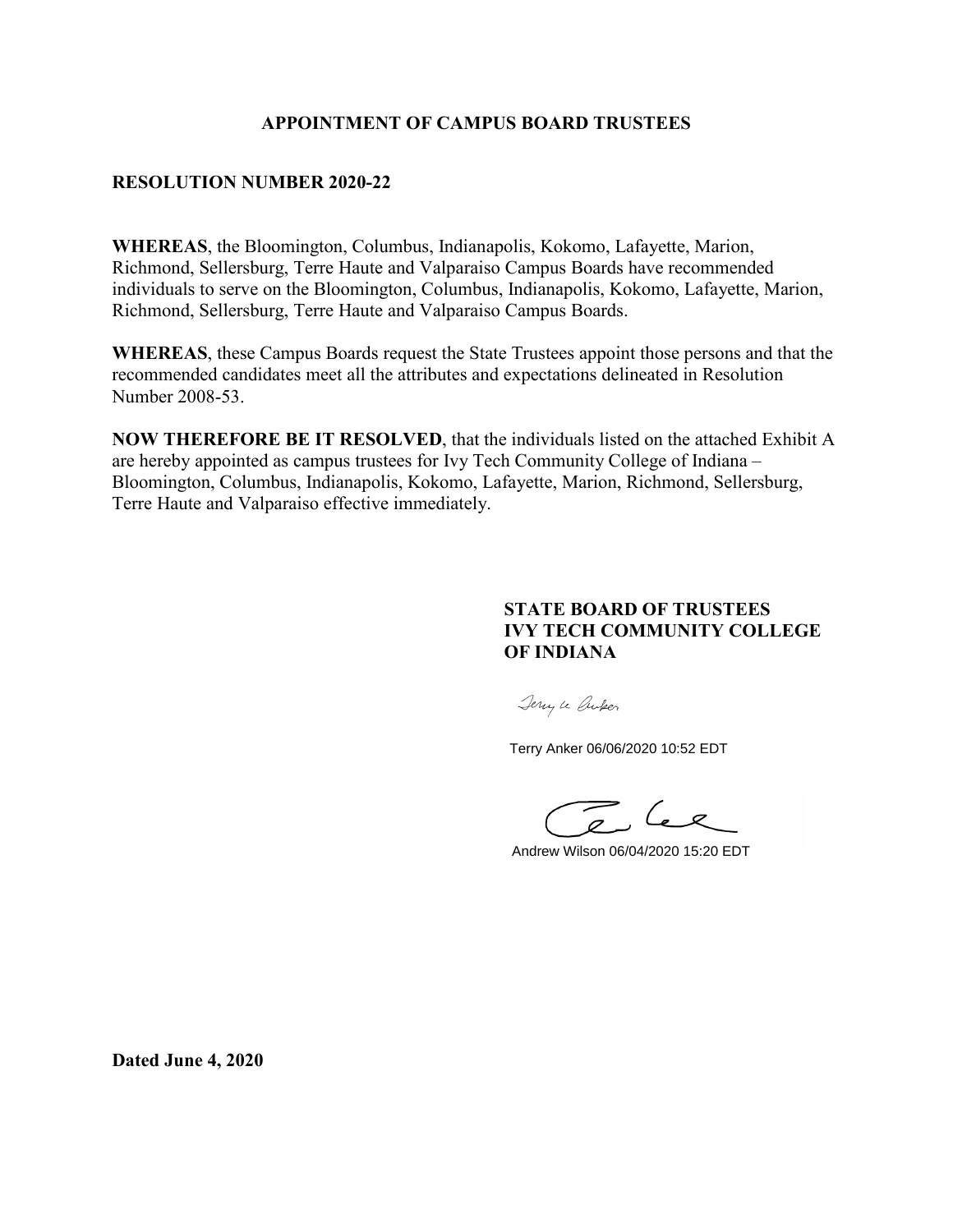#### Exhibit A Resolution 2020-22

| <b>BLOOMINGTON</b> |              |                   |
|--------------------|--------------|-------------------|
| <b>Name</b>        | Constituency | <b>Expiration</b> |
| Lynn Coyne         |              | 6/30/2023         |

| <b>Constituency</b> |
|---------------------|
|                     |

**Expiration of Term** 

## **COLUMBUS**

James S. Roberts Education 6/30/2022 Jim Trueblood Manufacturing 6/30/2022 Derek Kintner Labor 6/30/2023 Kathy Oren At Large 6/30/2023

### **Name Constituency Expiration of Term**

#### **INDIANAPOLIS** Jason Kloth At Large 6/30/2023 Pete Rimsans Labor 6/30/2023

### **KOKOMO**

Steve Edwards Education 6/30/2023 Chet Fincher Labor 6/30/2023

## **Name**<br> **Constituency**<br> **At Large 6/30/2023**<br> **Constituency**<br> **Constituency**<br> **Constituency**<br> **Constituency**

**Name Constituency Expiration of Term**

### **LAFAYETTE**

Kathy Vernon Commerce 6/30/2023 Scott Hanback Education 6/30/2023

# **Name**<br> **Kathy Vernon**<br> **Commerce**<br> **Commerce**<br> **Commerce**<br> **Commerce**<br> **Commerce**<br> **Commerce**

#### **MARION**

Brett Carey Agriculture 6/30/2022 Chad Yencer Education 6/30/2022 Tye J. Leming Labor 6/30/2022

#### **Name Constituency Expiration of Term**